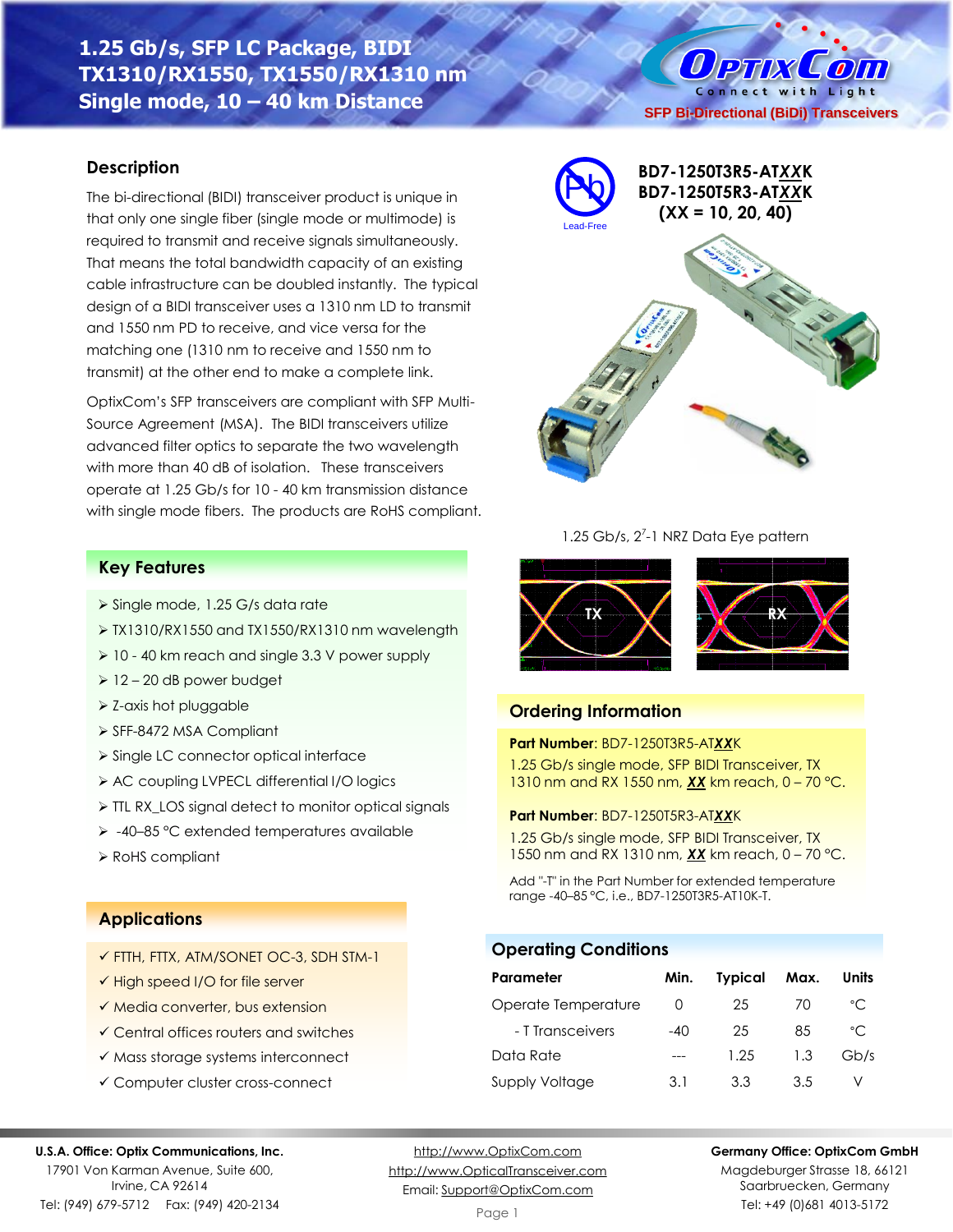

**All and** 

## **Absolute Maximum Ratings**

| Parameter                                | Symbol                | Min.   | Max.       | <b>Units</b> |
|------------------------------------------|-----------------------|--------|------------|--------------|
| Storage Temperature                      | Tst                   | $-40$  | 85         | $^{\circ}C$  |
| <b>Supply Voltage</b>                    | Vcc                   | $-0.5$ | 4.0        | ٧            |
| Input Voltage                            | <b>V<sub>IN</sub></b> | $-0.5$ | <b>Vcc</b> | ν            |
| <b>Operating Current</b>                 | lop                   | ---    | 400        | mA           |
| Output Current                           | lo                    | ---    | 50         | mA           |
| Soldering Temperature (10 sec. on leads) | Tsd                   |        | 260        | $^{\circ}C$  |

### **General Transmitter Characteristics**

| Parameter                                 | Symbol                 | Min.     | <b>Typical</b> | Max.   | <b>Units</b> |
|-------------------------------------------|------------------------|----------|----------------|--------|--------------|
| Differential Input Voltage <sup>1</sup>   | $\Delta$ Vi            | 0.4      | ---            | 1.8    | $\vee$       |
| Differential Input Impedance <sup>2</sup> | Z                      | ---      | 100            |        | ohm          |
| Rise/Fall Time (20% -80%)                 | Tr/Tr                  | ---      | ---            | 260    | DS           |
| Side Mode Suppression Ratio               | <b>SMSR</b>            | 30       |                | ---    | dB           |
| Relative Intensity Noise                  | <b>RIN</b>             | ---      | ---            | $-120$ | dB           |
| <b>Total Jitter</b>                       | Ti                     | ---      | ---            | 227    | DS           |
| <b>TX Disable Power</b>                   | POFF                   |          |                | $-45$  | dBm          |
| TX Disable Voltage - High                 | <b>VDH</b>             | 2.0      |                | Vcc    | V            |
| TX Disable Voltage - Low                  | <b>V</b> <sub>DL</sub> | $\Omega$ |                | 0.8    | $\vee$       |
| TX Fault Output - High                    | $V_{FH}$               | 2.0      |                | Vcc    | V            |
| TX Fault Output - Low                     | $V_{FI}$               | $\Omega$ |                | 0.8    | V            |
| TX Disable Assert Time                    | Tass                   | ---      | ---            | 10     | μS           |
| <b>TX Disable Deassert Time</b>           | Tdisass                | ---      | ---            | 1.0    | ms           |
| Time to Initialize                        | Tas                    | $---$    | ---            | 300    | ms           |
| TX Fault from Fault to Assertion          | Tfault                 | ---      |                | 100    | <b>LLS</b>   |
| TX Disable Time to Start Reset            | Treset                 | 10       |                |        | μS           |

Notes:

- 1. Module is designed for AC LVPECL coupling. See the design guide for proper termination.
- 2. Single ended will be 50 ohm for each signal line.

**Class 1 Laser Product Complies with 21 CFR 1040.10 and 1040.11**

**U.S.A. Office: Optix Communications, Inc.** 17901 Von Karman Avenue, Suite 600, Irvine, CA 92614 Tel: (949) 679-5712 Fax: (949) 420-2134







**Germany Office: OptixCom GmbH** Magdeburger Strasse 18, 66121 Saarbruecken, Germany Tel: +49 (0)681 4013-5172

[http://www.OptixCom.com](http://www.optixcom.com/) [http://www.OpticalTransceiver.com](http://www.optoictech.com/)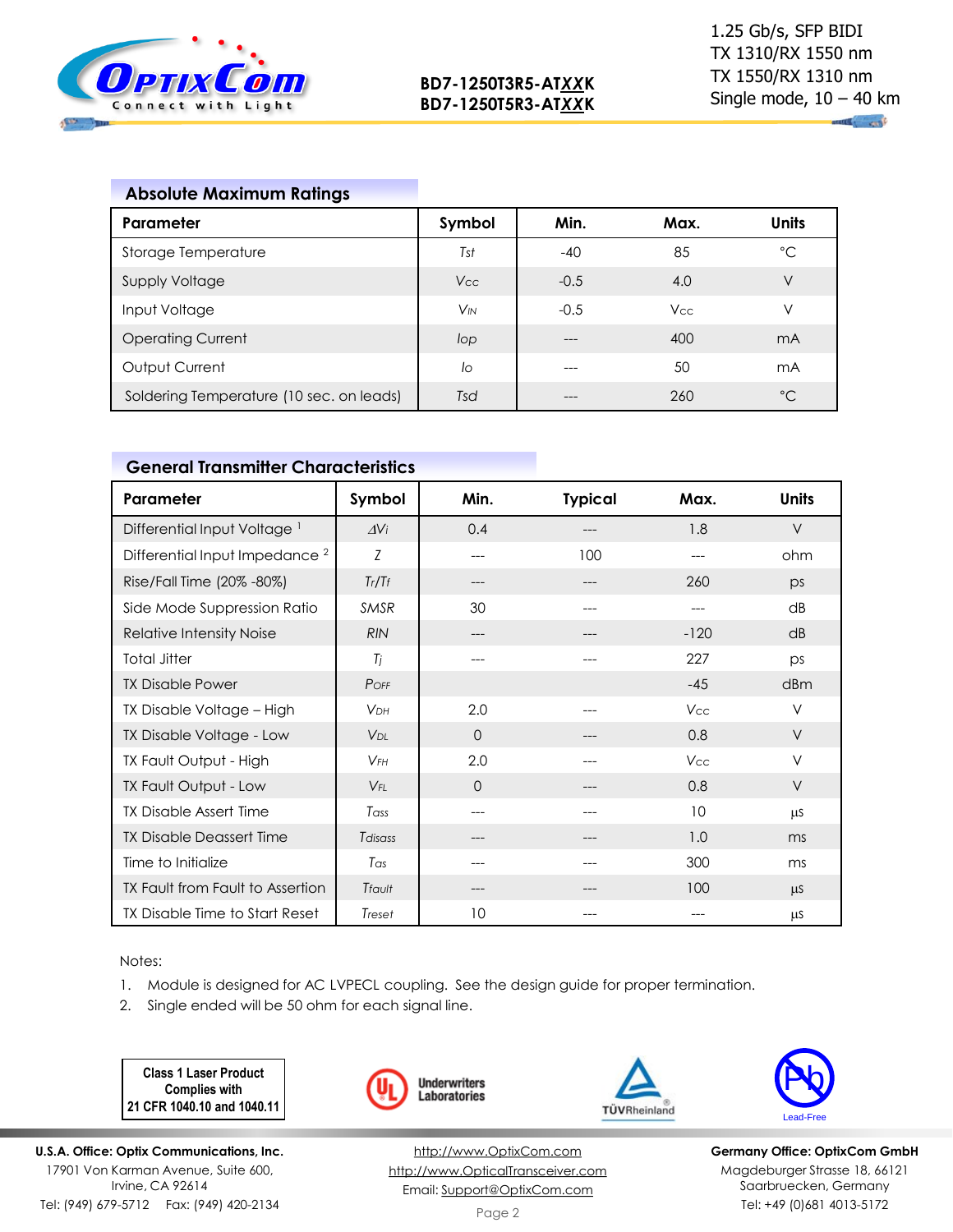

 $\mathbb{R}^n$ 

|                                           | <b>General Receiver Characteristics</b> |             |                |       |       |
|-------------------------------------------|-----------------------------------------|-------------|----------------|-------|-------|
| Parameter                                 | Symbol                                  | Min.        | <b>Typical</b> | Max.  | Units |
| Differential Output Voltage <sup>1</sup>  | $\Delta V \circ$                        | 0.4         |                | 1.8   | V     |
| Differential Input Impedance <sup>2</sup> | Z                                       | ---         | 100            |       | Ohm   |
| <b>Optical Return Loss</b>                | OL                                      | 14          |                |       | dB    |
| Rise/Fall Time (20% -80%)                 | Tr/Tr                                   | ---         |                | 350   | ps    |
| <b>Signal Detect Hysteresis</b>           | $PsD+ - PsD$                            |             |                | 4     | dB    |
| Crosstalk                                 |                                         |             |                | $-40$ | dB    |
| RX Signal Loss Output - High              | $V_{RI+}$                               | 2.0         |                | Vcc   | V     |
| RX Signal Loss Output - Low               | $V_{RL}$                                | $\mathbf 0$ |                | 0.8   | V     |
| RX Signal Loss Assert Time                | $T_{RL+}$                               | ---         |                | 100   | μS    |
| RX Signal Loss Deassert Time              | $T_{RL-}$                               | ---         |                | 100   | μS    |
| Serial ID Clock Rate                      | $f_{\rm C}$                             |             |                | 100   | kHz   |

Notes:

1. Module is designed for AC LVPECL coupling. See the design guide for proper termination.

2. Single ended will be 50 ohm for each signal line.

**Class 1 Laser Product Complies with 21 CFR 1040.10 and 1040.11**

**U.S.A. Office: Optix Communications, Inc.** 17901 Von Karman Avenue, Suite 600, Irvine, CA 92614 Tel: (949) 679-5712 Fax: (949) 420-2134



[http://www.OptixCom.com](http://www.optixcom.com/) [http://www.OpticalTransceiver.com](http://www.optoictech.com/) Email: [Support@OptixCom.com](mailto:Support@optoICtech.com)





**Germany Office: OptixCom GmbH** Magdeburger Strasse 18, 66121 Saarbruecken, Germany Tel: +49 (0)681 4013-5172